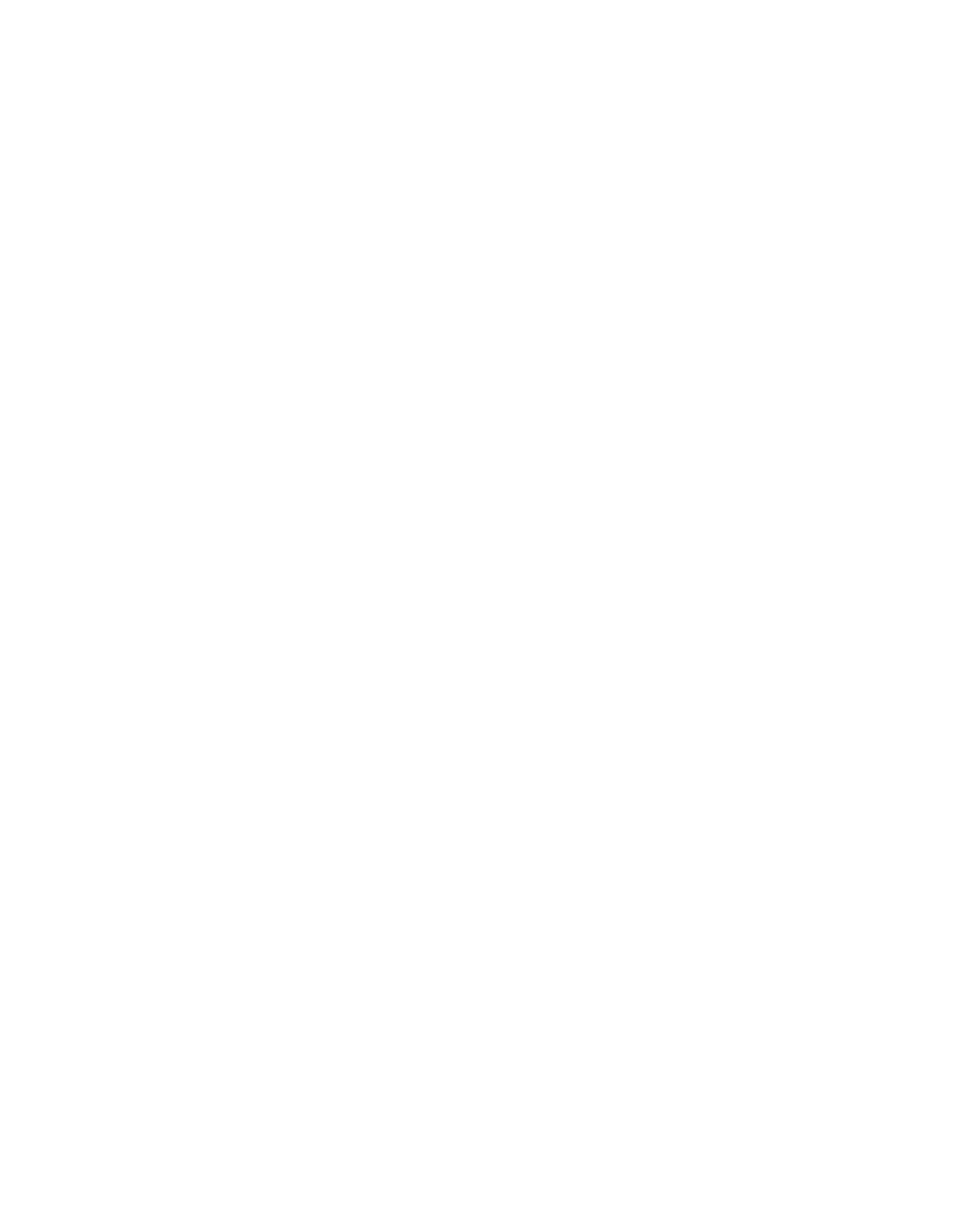

# 133 ANNUAL NORTH DAKOTA GRAND YORK RITE CONVOCATION

Location: Hilton Garden Inn Grand Forks - UND, 4301 James Ray Drive, Grand Forks, North Dakota, 701-775-6000

Date: July  $7<sup>th</sup> - 9<sup>th</sup>$ , 2022





To get the hotel discount tell them you want the "York Rite" discount or use the following link: [https://www.hilton.com/en/book/reservation/deeplink/?ctyhocn=GFKGHGI&groupCode=YORKRI&arrivaldat](https://www.hilton.com/en/book/reservation/deeplink/?ctyhocn=GFKGHGI&groupCode=YORKRI&arrivaldate=2022-07-08&departuredate=2022-07-10&cid=OM,WW,HILTONLINK,EN,DirectLink&fromId=HILTONLINKDIRECT) [e=2022-07-08&departuredate=2022-07-10&cid=OM,WW,HILTONLINK,EN,DirectLink&fromId=HILTONLINKDIRECT](https://www.hilton.com/en/book/reservation/deeplink/?ctyhocn=GFKGHGI&groupCode=YORKRI&arrivaldate=2022-07-08&departuredate=2022-07-10&cid=OM,WW,HILTONLINK,EN,DirectLink&fromId=HILTONLINKDIRECT)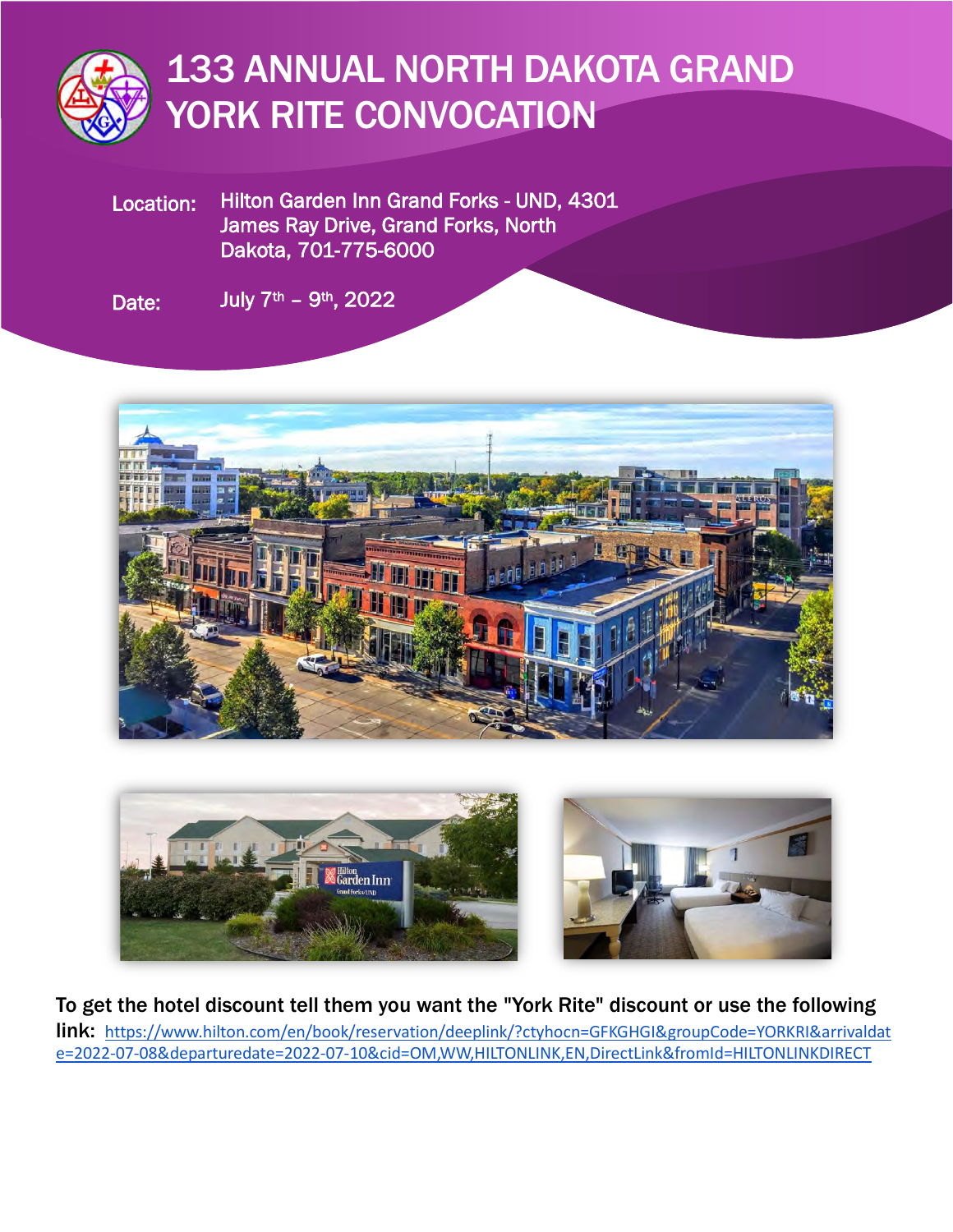### MEALS



#### FRIDAY, JULY  $8^{\pi}$ , 2022

| Breakfast Buffet - Pancakes, scrambled eggs, bacon, sausage,<br>cereal, toast, yogurt, milk, coffee, orange, and apple juice.                                                                                                                     | \$20.00                   |
|---------------------------------------------------------------------------------------------------------------------------------------------------------------------------------------------------------------------------------------------------|---------------------------|
| Lunch Buffet - 1/2 lb. Burger - Half-Pound grilled burgers served<br>with cheese, lettuce, tomato, red onion, pickles, and split-top<br>buns. It is served with two sides of your choice, cookies.                                                | \$25.00                   |
| Dinner Buffet-Tater Tot Hotdish or Roast Beef with Brown Gravy -<br>Served with two sides, house or Caesar salad, rolls, butter,<br>Bourbon pineapple bread pudding (home-made recipe) served<br>warm and topped with our sweet bourbon sauce.    | \$35.00                   |
| SATURDAY, JULY 9 <sup>TH</sup> , 2022                                                                                                                                                                                                             |                           |
| Breakfast Buffet - French Toast, bacon, biscuits with sausage<br>gravy, cereal, toast, yogurt, water, milk, coffee, orange, and apple<br>juice.                                                                                                   | \$20.00                   |
| Lunch Buffet - Deli Sandwich - a variety of deli meats and<br>cheeses, choice of bread, lettuce, tomato, mustard, and<br>mayonnaise. Kettle chips, pickles, soup, and Chocolate Lava<br>Brownie (Godiva® brownies infused with melted chocolate). | \$35.00                   |
| Dinner - Hand-Cut Ribeye Steaks or Blackened Salmon - bacon-<br>wrapped jalapeno's appetizers, Caesar or fresh garden salad,<br>rolls, butter. mashed potatoes & gravy, asparagus, salad, and<br>chocolate pudding cake.                          | \$50.00                   |
| <b>Triple Tau</b>                                                                                                                                                                                                                                 | \$10.00 plus breakfast    |
| Knight Crusader of the Cross                                                                                                                                                                                                                      | \$30 includes jewel       |
| Circle of Elders                                                                                                                                                                                                                                  | \$30 includes regalia     |
| <b>High Rollers</b>                                                                                                                                                                                                                               | \$30 new or \$20 renewing |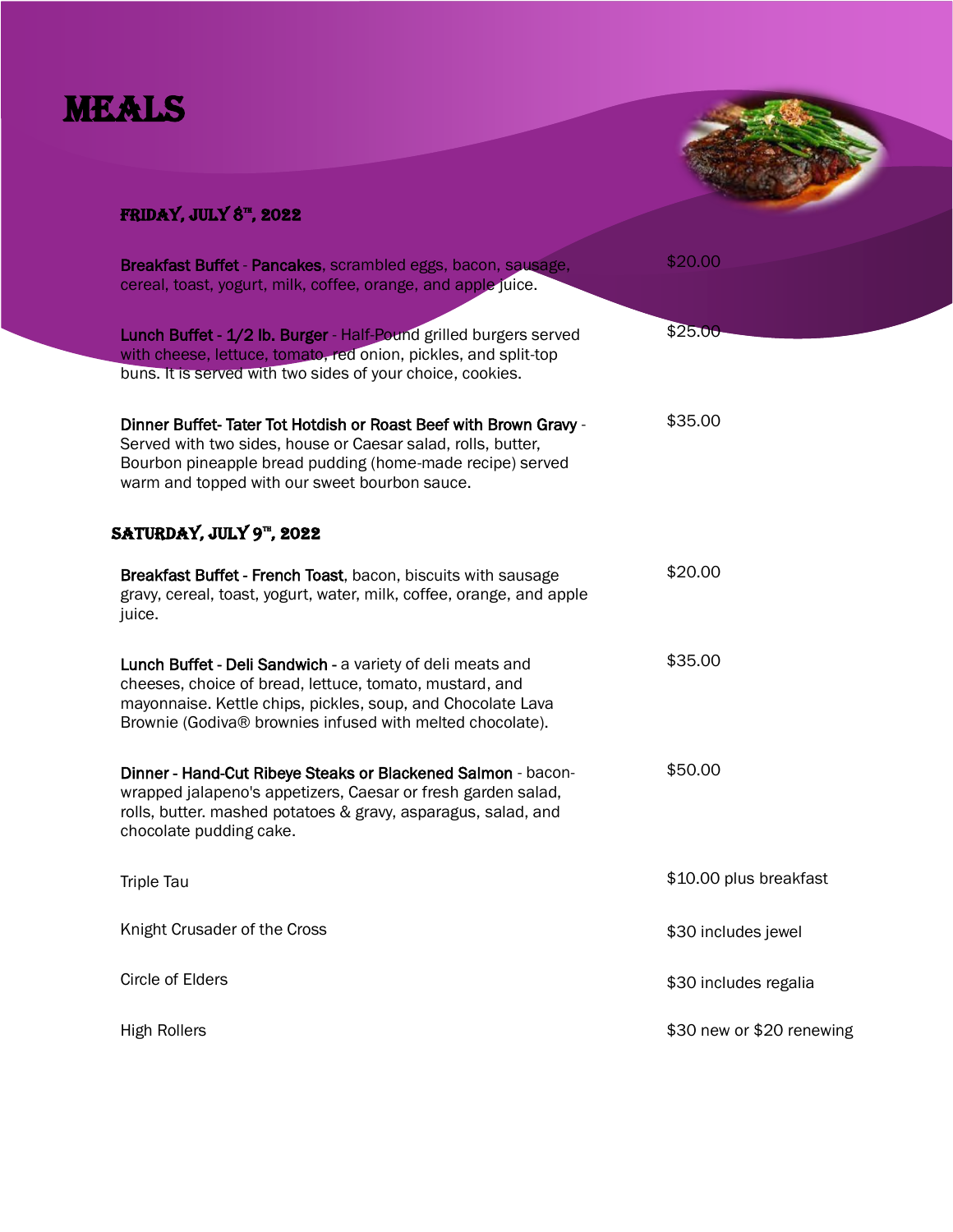

## 133 ANNUAL NORTH DAKOTA GRAND YORK RITE CONVOCATION

Location: Hilton Garden Inn Grand Forks - UND, 4301 James Ray Drive, Grand Forks, North Dakota

Date: July  $7<sup>th</sup> - 9<sup>th</sup>$ , 2022

### Thursday, July 7<sup>th</sup>, 2022

| $5:00 - 7:00$ PM                    | <b>Registration</b>                        | <b>Hilton Garden Inn</b> |
|-------------------------------------|--------------------------------------------|--------------------------|
| 7:00 PM                             | <b>York Rite College</b>                   | <b>Hilton Garden Inn</b> |
| 8:00 PM                             | <b>Knight York Cross Honour (KYCH)</b>     | <b>Hilton Garden Inn</b> |
| Friday, July 8th, 2022              |                                            |                          |
| $8:00 - 11:30$ AM<br>1:00 - 4:00 PM | <b>Registration</b>                        | <b>Hilton Garden Inn</b> |
| 8:00 - 5:00 PM                      | <b>Hospitality Room</b>                    | <b>TBA</b>               |
| 7:30 AM                             | <b>Triple Tau Breakfast</b>                | <b>TBA</b>               |
| 9:15 AM                             | <b>Public Opening and Reception</b>        | <b>Hilton Garden Inn</b> |
| 10:15 AM                            | <b>Memorial Service</b>                    | <b>Hilton Garden Inn</b> |
| 10:45 AM                            | <b>Past Commanders Association Meeting</b> | <b>Hilton Garden Inn</b> |
| 11:30 AM                            | <b>Luncheon, Ladies and Men</b>            | <b>Hilton Garden Inn</b> |
| 11:30 AM                            | <b>Circle of Elders</b>                    | <b>TBA</b>               |
| 1:00 PM                             | <b>Grand Chapter Convenes</b>              | <b>Hilton Garden Inn</b> |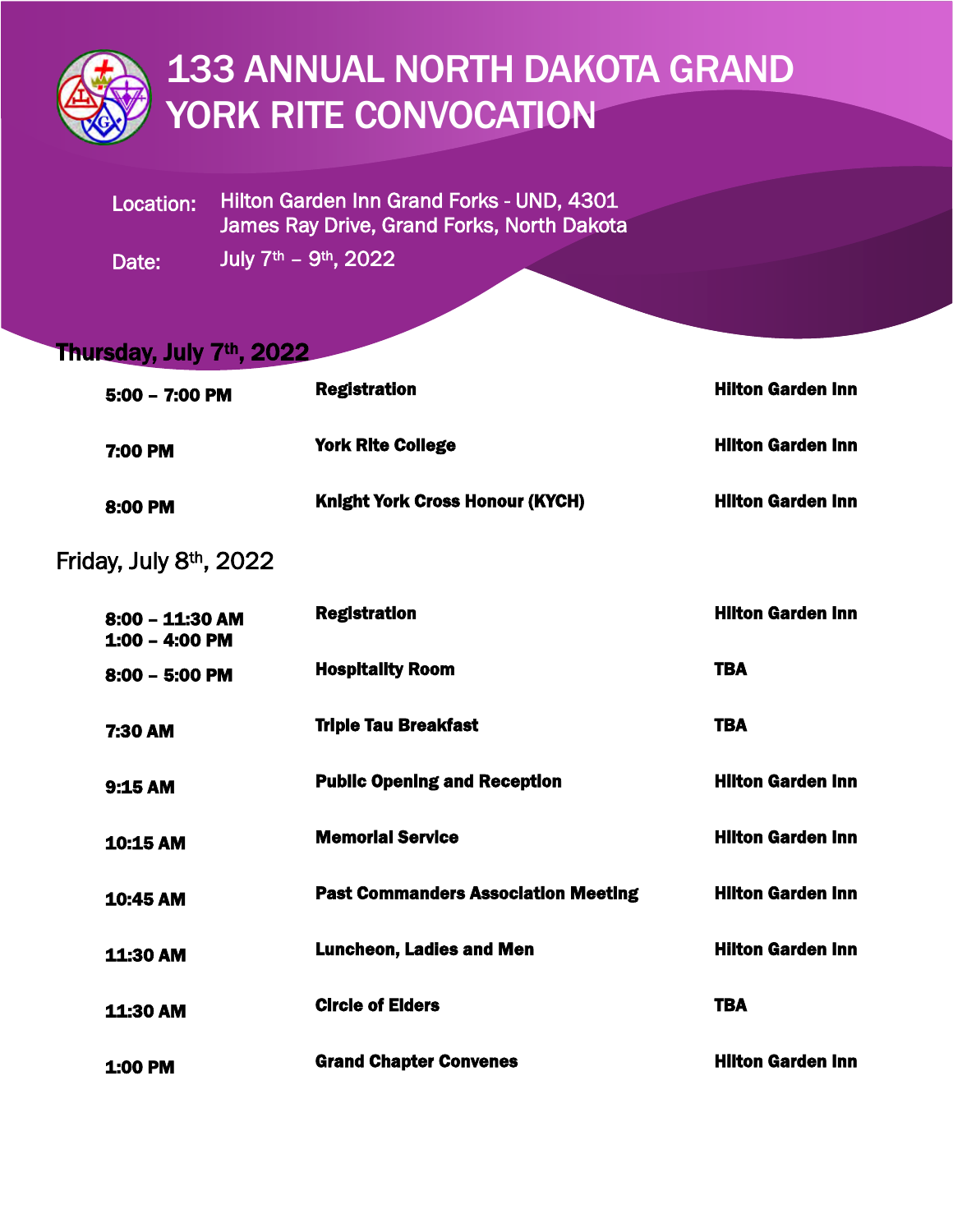| 3:00 PM          | Installation of 2022 - 2022 Chapter Officers | <b>Hilton Garden Inn</b> |
|------------------|----------------------------------------------|--------------------------|
| <b>5:00 PM</b>   | <b>Social Hour (cash bar)</b>                | <b>Hilton Garden Inn</b> |
| 6:00 PM          | <b>Dinner</b>                                | <b>Hilton Garden Inn</b> |
| <b>7:30 PM</b>   | <b>Award and Reception</b>                   | <b>Hilton Garden Inn</b> |
| <b>Following</b> | <b>Order of High Rollers</b>                 | <b>Hilton Garden Inn</b> |

Saturday, July 9<sup>th</sup>, 2022

| $8:00 - 11:30$ AM<br>1:00 - 2:00 PM | <b>Registration</b>                                             | <b>Hilton Garden Inn</b> |
|-------------------------------------|-----------------------------------------------------------------|--------------------------|
| $8:00 - 5:00$ PM                    | <b>Hospitality Room</b>                                         | <b>Hilton Garden Inn</b> |
| 9:15AM                              | <b>Grand Council Convenes</b>                                   | <b>Hilton Garden Inn</b> |
| <b>11:15 AM</b>                     | Installation of 2022 - 2023                                     | <b>Hilton Garden Inn</b> |
| 12:00 PM                            | <b>Luncheon, Ladies and Men</b>                                 | <b>Hilton Garden Inn</b> |
| <b>1:00 PM</b>                      | <b>Grand Commandery Officer's Meeting</b>                       | <b>Hilton Garden Inn</b> |
| <b>1:30 PM</b>                      | <b>Grand Commandery Convenes</b>                                | <b>Hilton Garden Inn</b> |
| 3:30 PM                             | Installation of 2022 - 2023 Grand<br><b>Commandery Officers</b> | <b>Hilton Garden Inn</b> |
| 5:00 PM                             | Social Hour (cash bar)                                          | <b>Hilton Garden Inn</b> |
| 7:00 PM                             | <b>Grand York Rite Banquet and Awards</b>                       | <b>Hilton Garden Inn</b> |